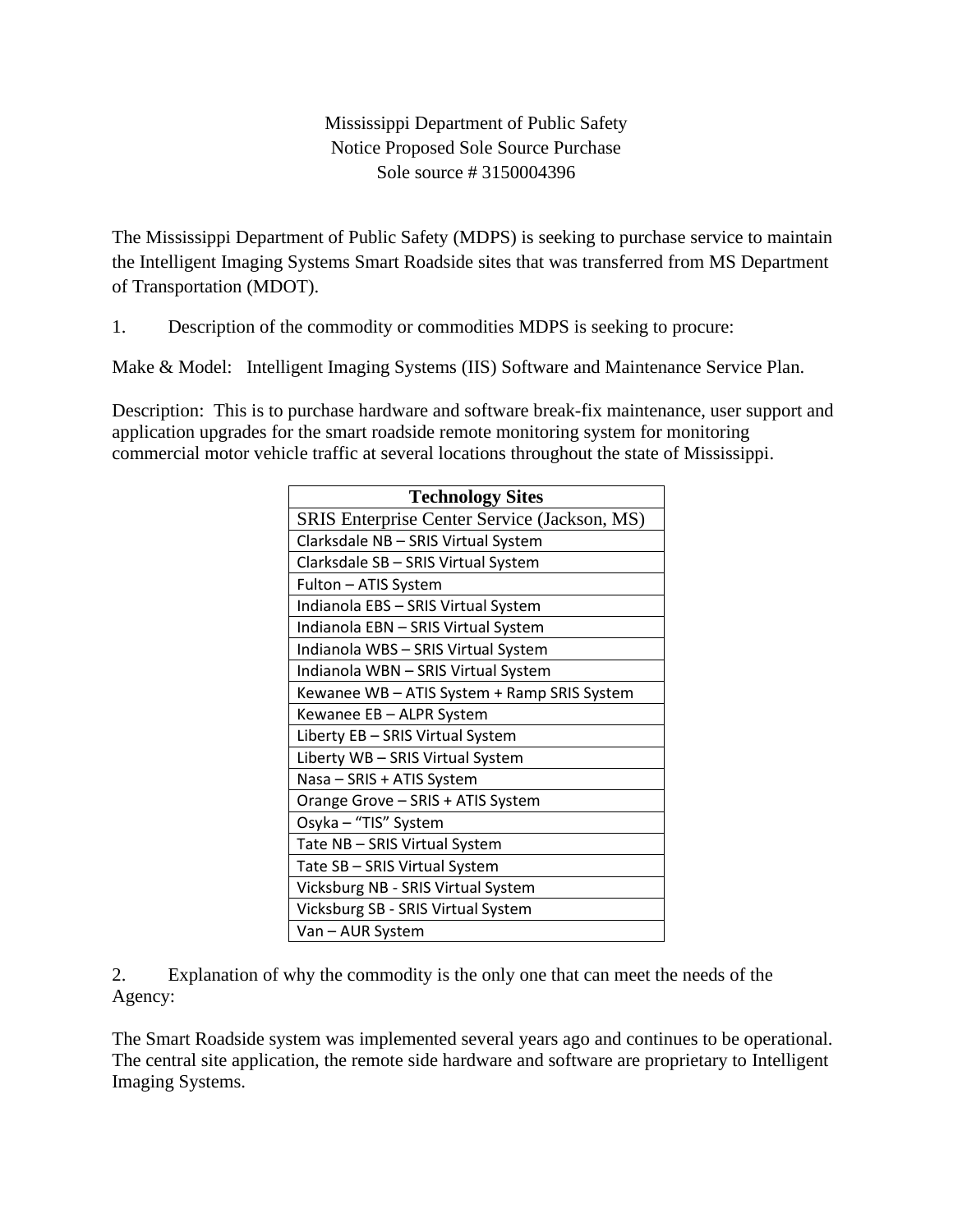3. Explanation of why the source is the only person or entity that can provide the required commodity:

The Smart Roadside application system was developed by Intelligent Imaging Systems. Maintenance is provided only by Intelligent Imaging Systems. Third parties are not allowed to fix or maintain the application.

4. Explanation of why the amount to be expended for the commodity is reasonable:

The rates are those that were negotiated by MDOT and the Transportation Commission. The rates do appear to be in the range of other on-premises system maintenance contracts.

| <b>Technology Sites</b>                      | Annual (12 month) |
|----------------------------------------------|-------------------|
| SRIS Enterprise Center Service (Jackson, MS) | \$22,500          |
| Clarksdale - NB SRIS Virtual                 | \$22,750          |
| Clarksdale - SB SRIS Virtual                 | \$22,750          |
| Fulton - ATIS POE                            | \$26,000          |
| Indianola - EBS, EBN, WBS, WBN SRIS          | \$77,500          |
| Virtual                                      |                   |
| Kewanee ALPR POE EB                          | \$9,000           |
| Kewanee SRIS and ATIS POE WB                 | \$49,500          |
| Liberty EB Virtual                           | \$22,750          |
| <b>Liberty WB Virtual</b>                    | \$22,750          |
| NASA - SRIS, WIM and ATPS, ATIS POE          | \$49,500          |
| Orange Grove - SRIS and ATIS POE             | \$49,500          |
| Osyka - Manual TIS                           | \$10,250          |
| <b>Tate NB Virtual</b>                       | \$22,750          |
| <b>Tate SB Virtual</b>                       | \$22,750          |
| <b>Vicksburg NB SRIS Virtual</b>             | \$22,750          |
| <b>Vicksburg SB SRIS Virtual</b>             | \$22,750          |
| Mobile - SRIS Van                            | \$39,000          |
|                                              |                   |
| Subtotal                                     | \$514,750         |
| <b>Preferred Customer Discount</b>           | \$66,750          |
| <b>Total Annual SMS Plan USD</b>             | 448,000           |
| <b>Additional SRIS Virtual Sites each</b>    | \$25,000/year     |
| <b>Additional SRIS POE Sites each</b>        | \$29,000/year     |
| <b>Additional ATIS Sites each</b>            | \$25,000/year     |
|                                              |                   |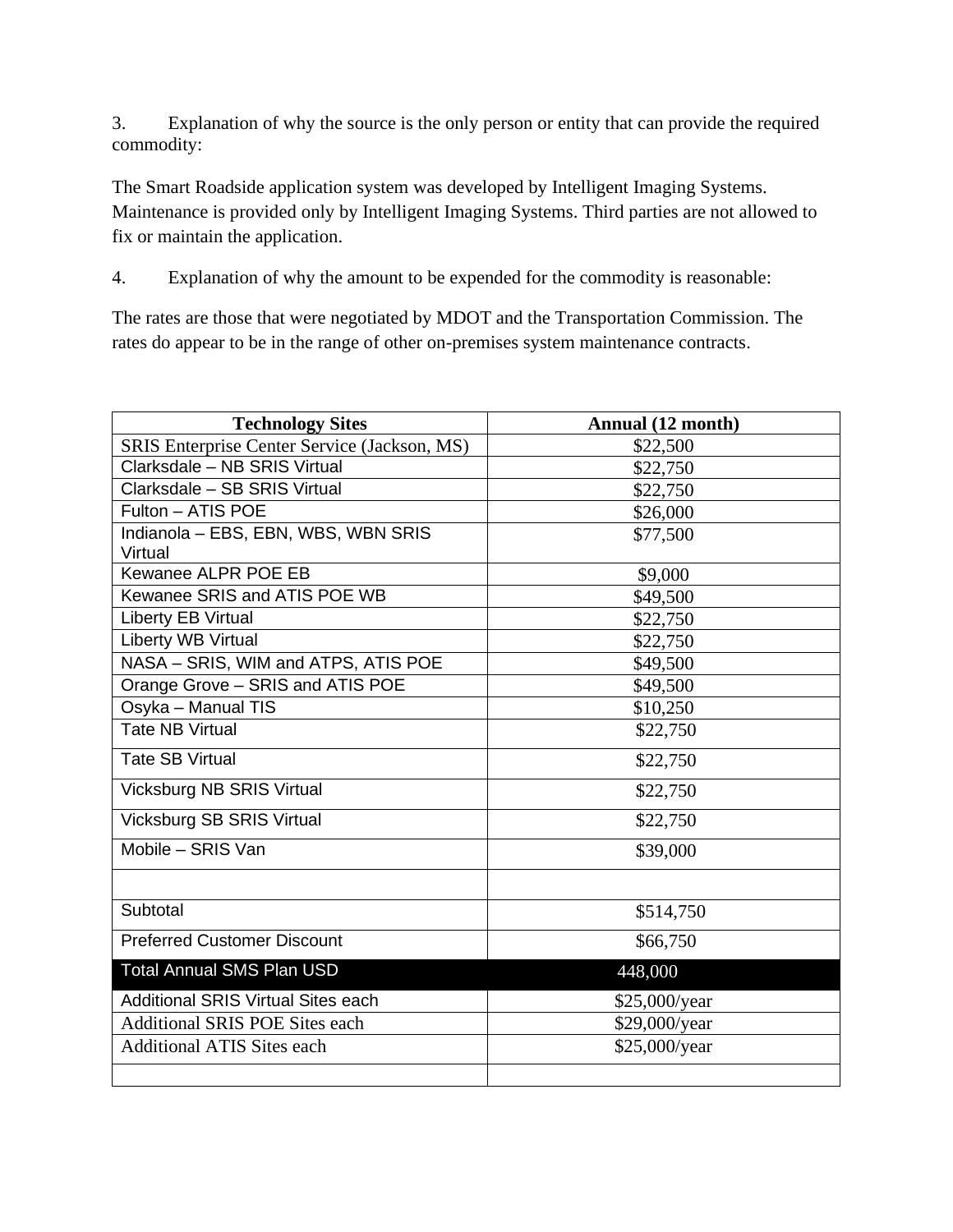5. Efforts the Agency went through to obtain the best possible price for the commodity:

The cost was negotiated by MDOT and the Transportation Commission. Intelligent Imaging Systems has agreed to offer the same pricing that was provided to MDOT. Preferred customer discounting has been applied to the prices for Additional SRIS Virtual, POE or ATIS sites and systems.

All options to obtain the best possible price for the commodities have been taken.

Any person or entity that objects and proposes that the commodity listed is not sole source and can be provided by another person or entity should submit a written notice to:

> Britney Wesley or Sonya Toaster Procurement Department 4 th Floor, Room 402 1900 East Woodrow Wilson Avenue Jackson, MS 39216

The notice should contain a detailed explanation of why the commodity is not sole source procurement, as well as, but not limited to the following information:

Interested Party Information

- Contact Name, Phone Number, and email address
- Company Website URL, if applicable

Objection to Sole Source Justification

- Interested parties must present specific objections to the Sole Source certification, including, but not limited to the following:
	- a) A description of the commodity or commodities that Interested Party believes is comparable to the Intelligent Imaging Systems software and maintenance service plan.
	- b) An explanation of why Interested Party's commodity or commodities can also meet the needs of the agency; and
	- c) A list of sources from which Interested Party's commodity may be procured.
- If Interested Party claims that the software and maintenance service plan is available from a source other than Intelligent Imaging Systems, the objection must contain a written statement from Intelligent Imaging Systems that the Interested Party is an authorized distributor or reseller of the Intelligent Imaging Systems software and maintenance service plan.